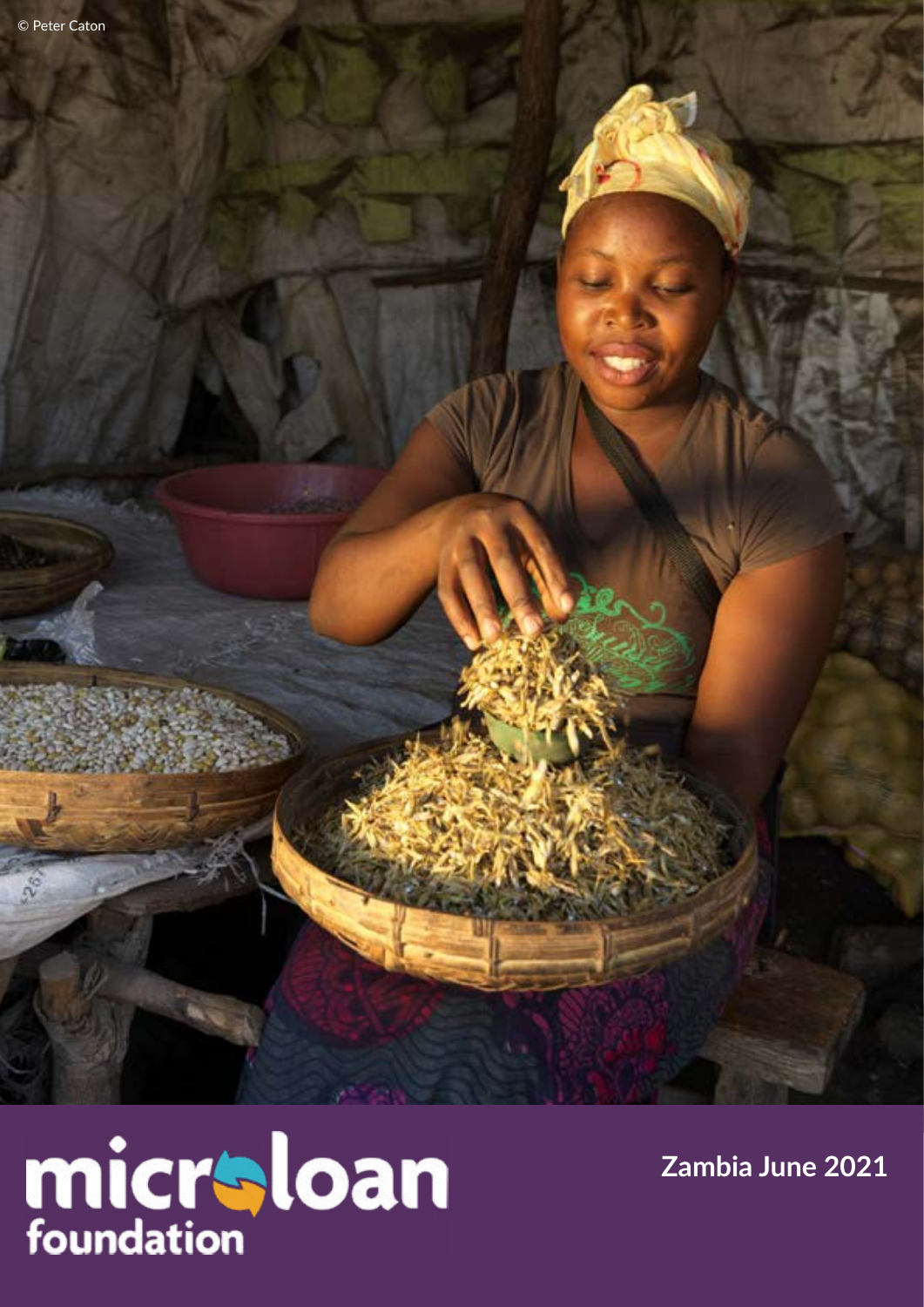

# **MicroLoan Foundation Zambia**

### **Leadership Team**

### **Jack Ngoma**

### **Chief Executive Officer, MLF Zambia**

Jack has the overall responsibility for implementing the strategic business plan of the organisation, developing new partnerships and developing the team.

Qualified as a Chartered Accountant, Jack comes with several years of financial management and microfinance experience, having previously worked at Bayport Financial Services as the interim Head of Finance for MLF Malawi, and as MLF Zambia's CFO from 2014 until September 2018, when he was promoted to his current position of CEO. Since he took over as CEO, MLF Zambia has witnessed significant growth in both client numbers and loan portfolio.

MicroLoan Foundation works towards achieving a long-term outcome that permits poor rural women to cope better with the challenges and stresses they face. We monitor activities and progress towards social and economic goals for our beneficiaries using rigorous and globally recognised systems. Our Social Performance Management model is often cited as an example of best practice, and is recognised by TrueLift, a global initiative pushing for accountability and learning in pro-poor programmes.

We conducted a COVID-19 Survey to assess the impact of the pandemic on our clients. The full report is available [her](https://www.microloanfoundation.org.uk/wp-content/uploads/2020/10/COVID-19-analysis_Zambia_FINAL.pdf)e.

# **Social Performance Management**

micraloan

foundation

### **Bornface Matanda**

### **Chief Financial Officer, MLF Zambia**

Bornface is responsible for the development and implementation of an effective financial management framework, including the designing of the financial policy, identifying and managing financial risks and representing the company to investors, auditors and the regulator.

Qualified as a Chartered Accountant, Bornface has previously worked at MultiChoice Zambia Limited and MTN Zambia. He comes with extensive experience in financial reporting and analysis, risk management and project management.

We offer pre and post loan disbursement training modules. They aim to help clients understand the purpose of the loans and ensure they are equipped to run and manage their businesses. Training modules include: market research, profit analysis, budgeting and the importance of savings. All training is taught through song, dance and role play.

# micraloan foundation

**Zambia June 2021**

# **Four - six month business loan**<br>**Business loan**

MicroLoan Foundation Zambia (MLF Zambia) launched in 2008. Since then, it has been growing steadily, serving women in under reached rural communities where the demand is high.

MLF Zambia currently provides financial loans and savings services to clients across 14 branches, spread across the Southern, Eastern and more recently the Northern regions of the country. As of 30th June 2021, the outstanding loan book is \$1,326,430.

Agricultural input loans are offered to clients in its Chipata branch with the aim of expanding these services in the near future.

Mobile money services were adopted by MLF Zambia in 2017 where a pilot was launched for clients in the Chipata and Petauke branches. Since then, mobile money technology has been implemented across all branches and 90% of disbursements and repayments are now electronic. Reducing cash handling improves the efficiency of operations and makes it safer and easier for clients to run their business and access and repay loans.

MLF Zambia has now crafted its 5-year strategic business plan, aiming to significantly scale up its reach to clients and enhance its services through product diversification.

## **Key Products and Services**



This is to provide customers with ongoing support on any operational issues. It is monitored monthly to analyse any common issues coming from clients.

## **Financial literacy and business training**

This product has a flat interest rate of 6% per month. It is designed to support women intending to start small businesses or to provide additional capital to those that are already in business. No collateral is required.

In addition to loans, MicroLoan facilitates savings among clients. As a non-deposit taking organisation, the clients are linked to third party providers for savings accounts. These savings are available to withdraw at any time required, with consent from the group.

This loan is designed to support women to increase their food security and income generation. Our maize loans are offered to clients who have already taken out business loans and run a successful business. This is to ensure that they are used to build food security rather than as a means of income. Maize loans have a 5% interest rate per month.



### **Emily Chuunga**

### **Human Resources Manager, MLF Zambia**

Emily is responsible for implementing HR systems and processes, which help to optimise the effectiveness of employees throughout the organisation.

Emily has previously worked at Family Legacy Missions, Bayport Financial Services and Barclays Bank, and has extensive experience in HR policy design and implementation, staff training and development, conflict resolution and change management.

# **Zambia June 2021**